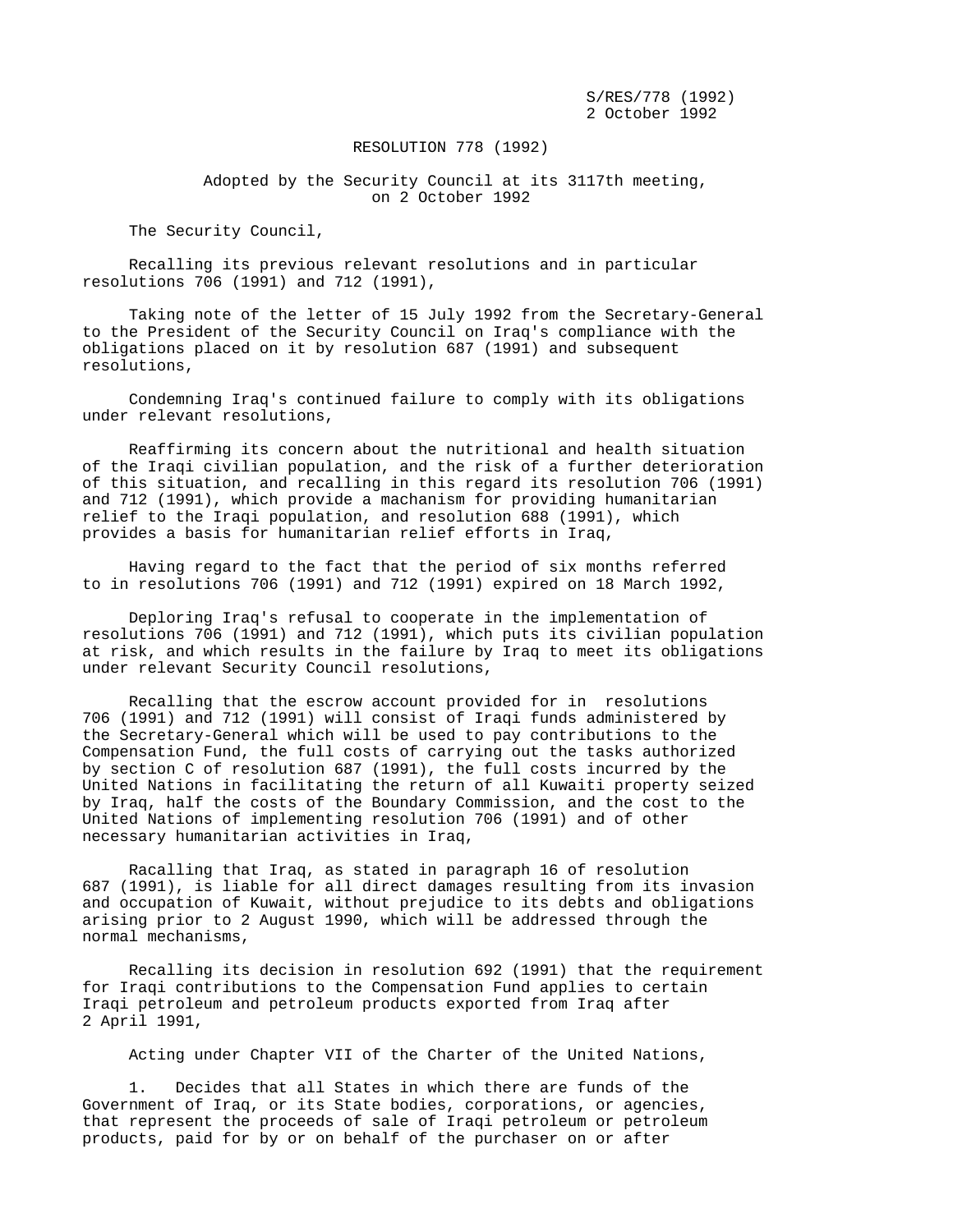6 August 1990, shall cause the transfer of those funds (or equivalent amounts) as soon as possible to the escrow account provided for in resolutions 706 (1991) and 712 (1991); provided that this paragraph shall not require any State to cause the transfer of such funds in excess of 200 million dollars or to cause the transfer of more than fifty per cent of the total funds transferred or contributed pursuant to paragraphs 1, 2 and 3 of this resolution; and further provided that States may exclude from the operation of this paragraph any funds which have already been released to a claimant or supplier prior to the adoption of this resolution, or any other funds subject to or required to satisfy the rights of third parties, at the time of the adoption of this resolution;

 2. Decides that all States in which there are petroleum or petroleum products owned by the Government of Iraq, or its State bodies, corporations, or agencies, shall take all feasible steps to purchase or arrange for the sale of such petroleum or petroleum products at fair market value, and thereupon to transfer the proceeds as soon as possible to the escrow account provided for in resolution 706 (1991) and 712 (1991);

 3. Urges all States to contribute funds from other sources to the escrow account as soon as possible;

 4. Decides that all States shall provide the Secretary-General with any information needed for the effective implementation of this resolution and that they shall take the necessary measures to ensure that banks and other bodies and persons provide all relevant information necessary to identify the funds referred to in paragraphs 1 and 2 above and details of any transactions relating thereto, or the said petroleum or petroleum products, with a view to such information being utilized by all States and by the Secretary-General in the effective implementation of this resolution;

5. Requests the Secretary-General:

 (a) To ascertain the whereabouts and amounts of the said petroleum products and the proceeds of sale referred to in paragraphs 1 and 2 of this resolution, drawing on the work already done under the auspices of the Compensation Commission, and report the results of the Security Council as soon as possible;

 (b) To ascertain the costs of United Nations activities concerning the elimination of weapons of mass destruction, the provision of humanitarian relief in Iraq, and the other United Nations operations specified in paragraphs 2 and 3 of resolution 706 (1991); and

(c) to take the following actions:

 (i) transfer to the Compensation Fund, from the funds referred to in paragraphs 1 and 2 of this resolution, the percentage referred to in paragraph 10 of this resolution; and

 (ii) use of the remainder of funds referred to in paragraphs 1, 2 and 3 of this resolution for the costs of United Nations activities concerning the elimination of weapons of mass destruction, the provision of humanitarian relief in Iraq, and the other United Nations operations specified in paragraphs 2 and 3 of resolution 706 (1991), taking into account any preference expresssed by States transferring or contributing funds as to the allocation of such funds among these purposes;

 6. Decides that for so long as oil exports take place pursuant to the system provided in resolutions 706 (1991) and 712 (1991) or to